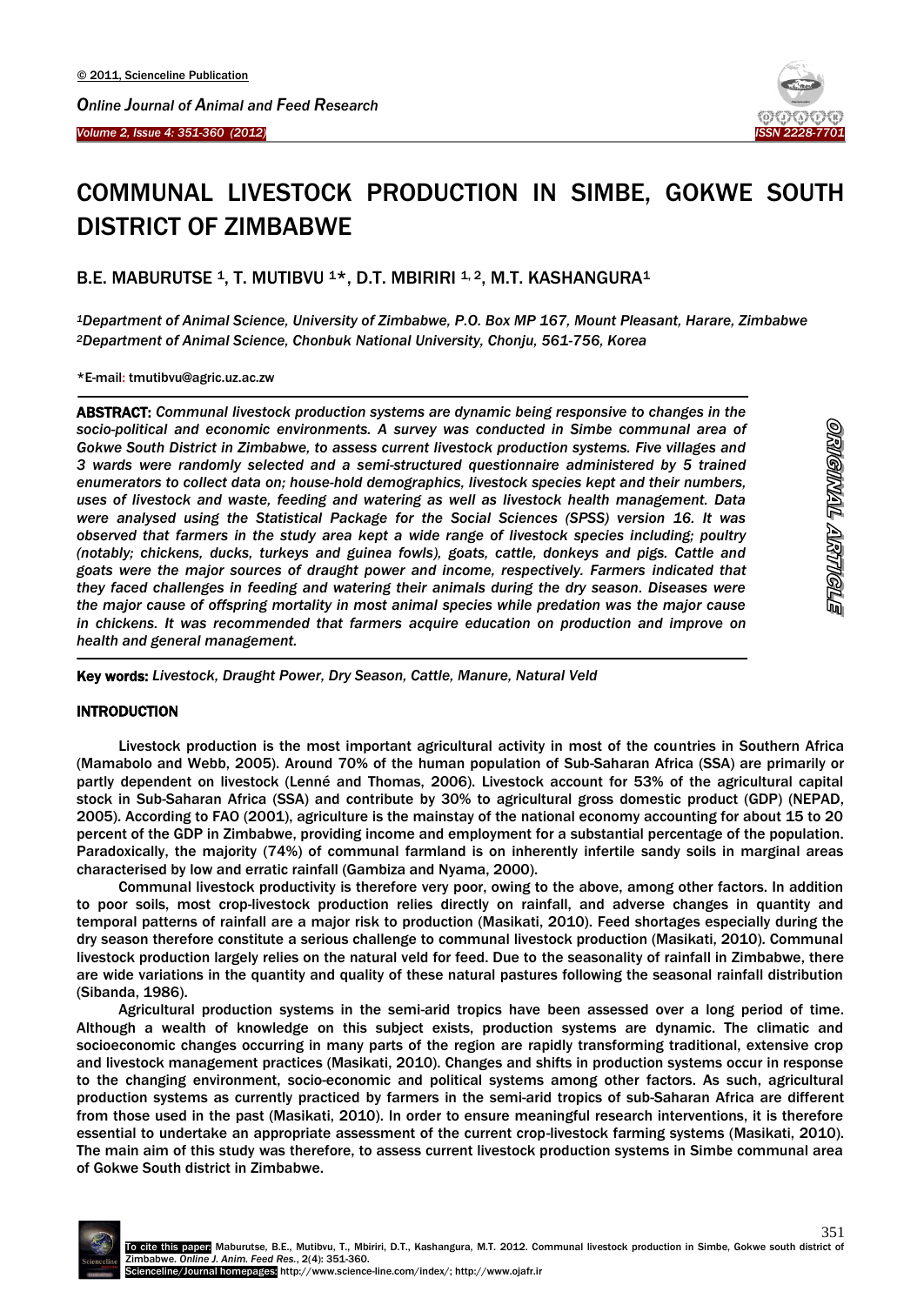## MATERIALS AND METHODS

## Study site

Gokwe is the largest district in Zimbabwe in terms of area and lies to the north-west part of the country. It is in the Midlands province in the country's agro-ecological region III. Mean annual rainfall in the region ranges between 600 to 650 mm. Most of the rainfall is experienced during the period from November to February. December and July are the wettest and driest months, respectively. The weather station is at about 18.22°S 28.90°E and at an altitude of about 1 282 m. The area is characterized by predominantly sandy soils and the most common land tenure system is communal with a few resettlement schemes in places (Gwimbi and Mundonga, 2010).

# Selection of sampling units

Sampling units in the target population were hierarchal in nature, where in the highest level were wards, followed by villages and then households. The multistage sampling procedure was used to come up with the participants in the survey. Three wards (wards 1, 2 and 3) were randomly selected followed by a random selection of 5 villages per ward. Four households were randomly selected from each village to participate in the study. Sampling frames for the wards, villages and households were obtained from the chief, headmen and village heads, respectively.

# Data collection and analyses

Semi-structured questionnaire and interviews: A survey was conducted in Simbe communal area of Gokwe South District. Semi-structured questionnaires and interviews with farmers were used to collect data. The questionnaire was designed to capture the following;

Demographics: Demographic details were captured. These included; name of the village, sex of the respondent, age and level of training attained by the respondent, his/her farming experience, house-hold size, sex of head of household and the house-hold age distribution.

## Livestock production

Farmers were interviewed on production practices. Data collected on this aspect included; species kept, relative importance to livelihood, use of livestock, identification of constraints on production and their possible solutions, drought coping and mitigation strategies, management practices (feeding, watering and health provision) as well as draught power status and needs.

## Focus group discussions and literature review

Focus group discussions were also used to collect semi-structured data. A set of purposively selected farmers would gather together with the researcher to discuss issues and concerns based on a list of key aspects influencing livestock management practices in the area. A review of literature was also employed to complement the questionnaire as the main mode of data collection. Data were analysed using the Statistical Package for Social Sciences (SPSS) version 16.

# RESULTS AND DISCUSSION

## Livestock species and flock/herd size

Farmers in Simbe communal area kept various livestock species including; chickens, cattle, goats, sheep and turkeys (Figure 1) to name a few. Indigenous chickens were the most numerous and common species kept. Flock sizes ranged from 3 to 80 birds per house-hold and the mean flock size was 16. The mean observed in the study is similar to observations in earlier studies (17.5) in Rushinga (Muchadeyi et al., 2004). This is slightly contrary to findings by other researchers who recorded means of 22.7 and 20.7 for Gutu and Zhombe communal areas, respectively (Masimba et al., 2011; Mlambo et al., 2011). However, the range observed in this study is generally similar to 2 – 75 observed in Zhombe (Mlambo et al., 2011). Cattle were the second most numerous livestock species kept in Simbe communal area. The mean herd size observed was 8.1 with a range of 3 to 30 cattle per house-hold. The mean is close to 9.1 recorded for Chikombedzi (Scoones and Wolmer, 2000).

## Uses of livestock

According to Figure 2, cattle played a vital role as a source of draught power for 96% of the house-holds interviewed. Christensen and Zindi (1991), stated that ownership of less than 4 cattle is considered as inadequate access to draught power. Most of the house-holds in Simbe communal area, however, had sufficient access to draught power as shown by the mean herd size of 8.1 (Figure 1). This is higher than the mean recorded for Masvingo and Sanyati (3.6) (Ndlovu et al., 2004). However, herd sizes ranged between 3 – 30 cattle per house-hold, suggesting that some of the farmers interviewed had insufficient access to draught power (Christensen and Zindi, 1991). Donkeys seemed to be an alternative source of draught power as reported by 25% of house-holds having a very low average herd size (0.37) per house-hold. This is in sharp contrast with observations by Ndlovu and coworkers (2004) who stated that five to seven donkeys is the most common holding. Ndlovu and co-workers (2004),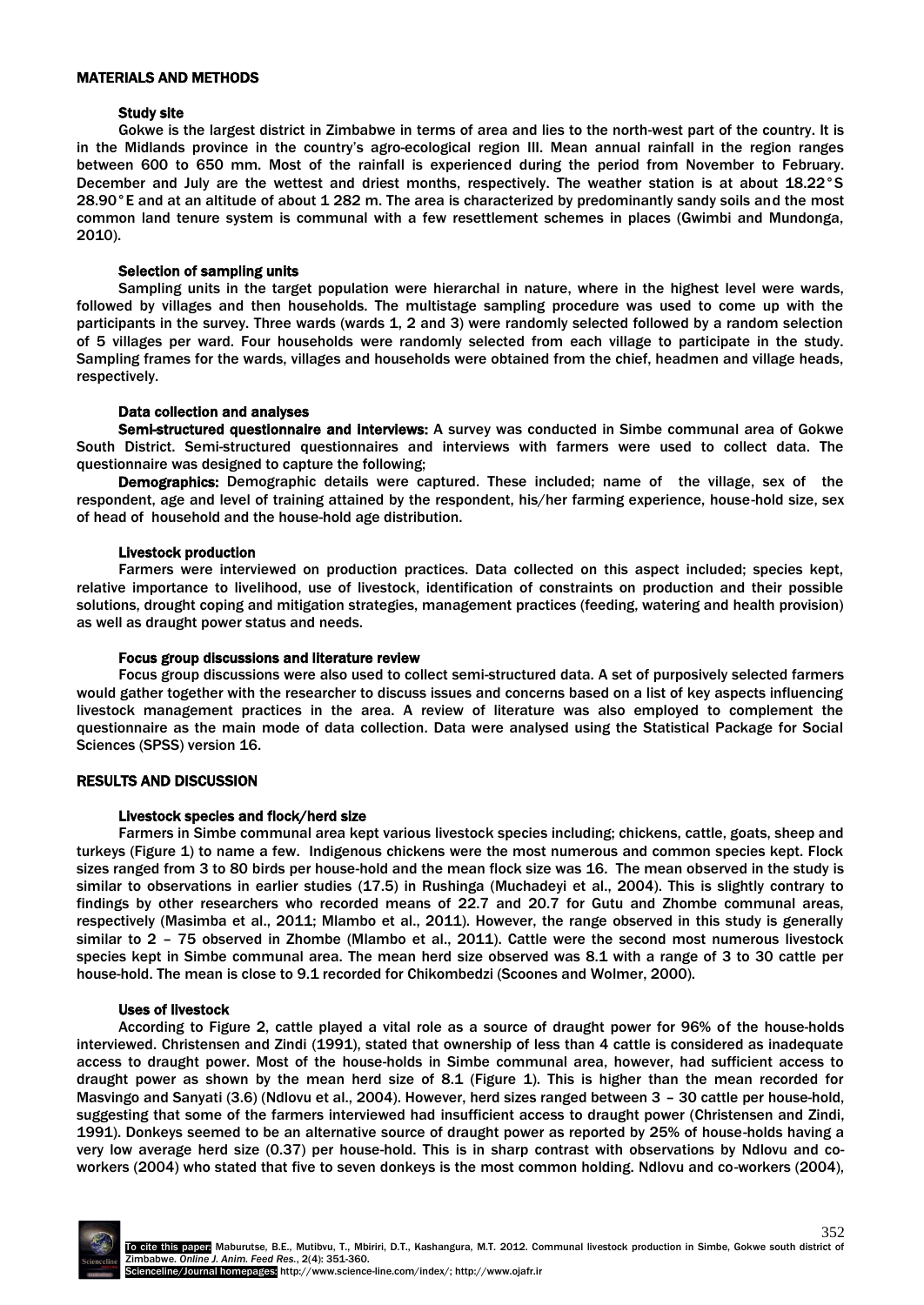however noted that cattle are the major source of draught power in the communal areas of Zimbabwe whereas donkeys are an important source of supplementary draught power. Despite the extremely low average herd size for donkeys in this study, their contribution as a source of draught power was quite significant as reported by 25% of house-holds in Simbe communal area. It is likely that the 4% that did not use cattle draught power used donkeys to pull implements requiring traction force.





Indigenous chickens showed numerical dominance over cattle, however the latter played a wider range of critical roles in the livelihoods of Simbe communal farmers being a very important source of draught power (96%), manure (94%), milk (90.2%), meat (60.8%) and their use in various cultural activities (29.4%) including payment of bride price. This agrees with observations by Mavedzenge et al. (2006) and Peeling and Holden (2004) who stated that cattle in the communal areas have multiple uses – for draught power, transport, milk, manure, savings, bridewealth payments, and that meat and hides were terminal products obtained at the end of their productive life. Dovie and co-workers (2006) reported that using animals for ploughing was the most valued benefit.

Elsewhere, it was noted that cattle production is the most important livestock subsector in South Africa (Musemwa et al., 2008). Goat flock sizes in this study averaged 7.9 per house-hold. This is contrary to observations by Mahanjana and Cronjé (2000) who recorded a mean goat flock size of 16 in the Eastern Cape region of South Africa. This study also revealed that goats are an important source of meat (78.4%) and milk (23.5%). This is in agreement with observations by Mamabolo and Webb (2005) who stated that goats primarily produce meat but also produce milk. There was evidence that goats were also used for cultural activities such as *Masungiro* (a common practice in the Shona culture in Zimbabwe).

## Uses of livestock waste

Farmers in this study indicated that they obtained significant quantities of waste from cattle, sheep, goats and chickens, among other species of livestock (Figure 3). The respondents used dung from cattle as; manure (94%), a source of income (13.7%) among other uses (25.5%) including use as floor polish. The use of cattle dung as manure is quite common as observed by other researchers including; Musemwa et al. (2008), Ndlovu et al. (2004) as well as Gambiza and Nyama (2000). Musemwa et al (2008) reported that farmers in communal areas of South Africa even combined cattle waste and sold it to companies that manufacture organic fertilizers. About 80% of the farmers in Simbe used chicken waste as manure while 76.5% indicated that they used goat waste as manure. Pig waste was not very popular (7.8%) among farmers as a source of manure. This is probably because of the low mean flock sizes for pigs thus generating very low quantities of waste. Other respondents indicated that they just left waste in the kraal.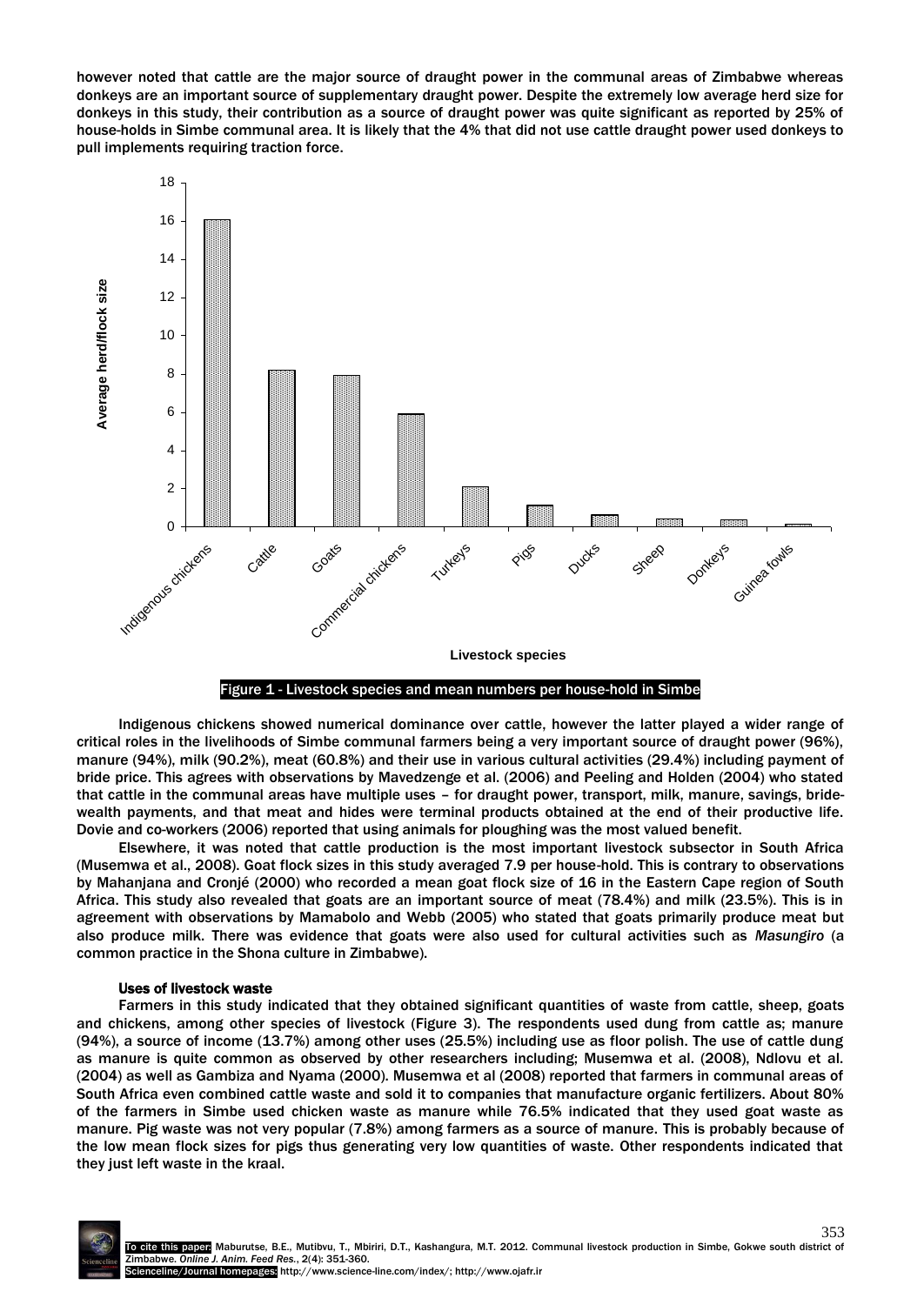

## Livestock rankings as sources of income

Crops were ranked higher than livestock as sources of income in Simbe communal areas. This is in agreement with findings by Masikati (2010) in Nkayi where crop production was ranked high in terms of importance. Masikati argued that crop production was necessary for both subsistence and cash income (Masikati, 2010). However, the contribution of livestock towards generating income for house-holds in Simbe was quite evident. Goats were assigned the highest (29.4%) rank as a source of income among livestock species kept in Simbe (Figure 4). This confirms observations by Masikati (2010) who stated that farmers keep cattle mainly for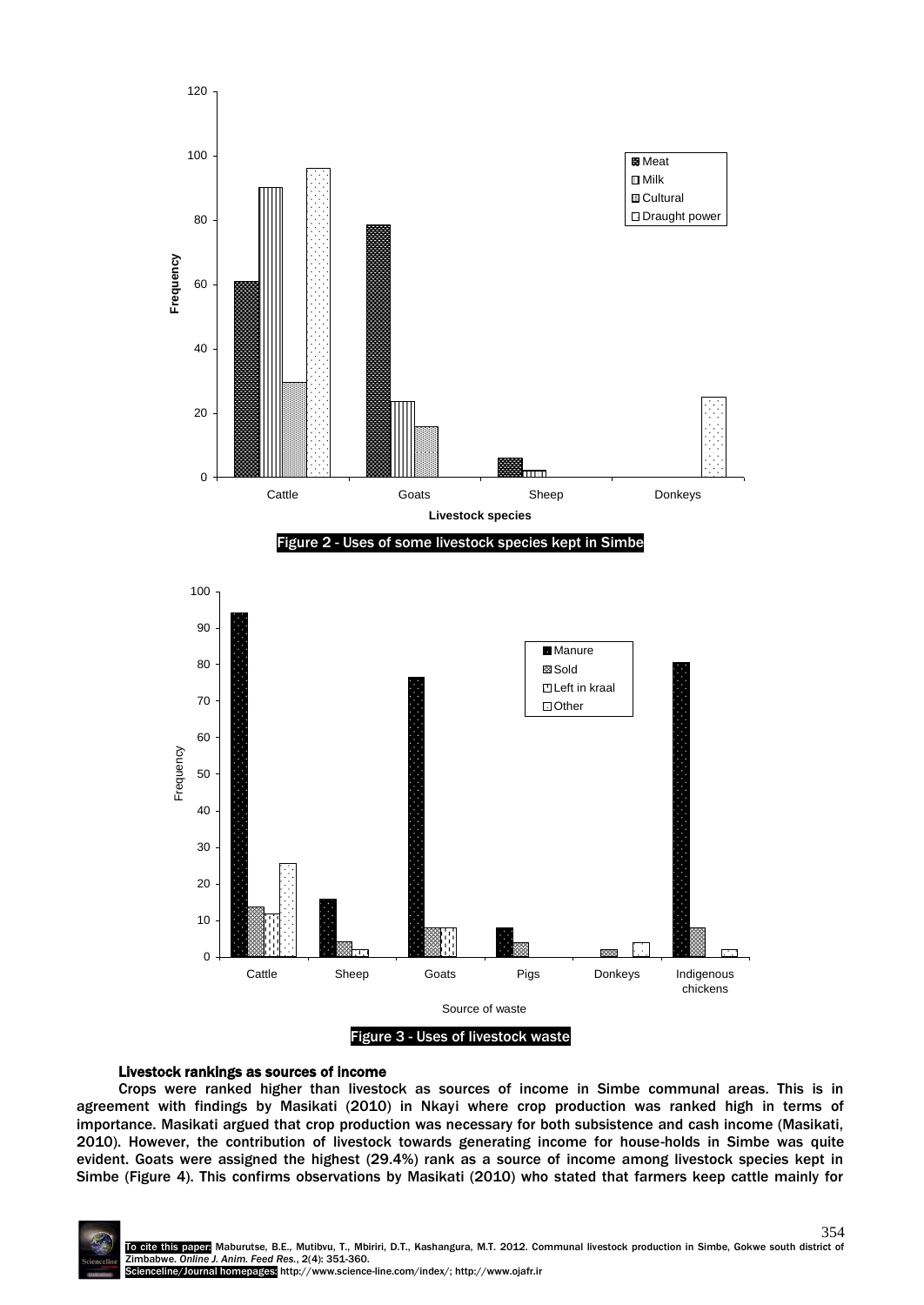draught power and milk, while goats are for cash income. This is attributed to their fast turn-over and salability compared to cattle (Shumba, 1994). According to Shumba (1994), advantages of goat production include: high profitability and fast turnover due to earlier maturity and shorter generation interval; suitable meat quantities for rural families and easy salability among other factors. Mahanjana and Cronje (2000) noted that the main reasons given for keeping goats in a study in South Africa were for slaughter during traditional ceremonies (35%) and for cash sales (23%). Goats were also more important than sheep as a source of income in this study. Their dominace over sheep confirms observattions by Mamabolo and Webb (2005), who reported that goats are generally more prolific and easier to manage than sheep for people with little animal management experience such as in most communal areas. The second most important source of income among livestock was chicken production, followed by cattle. This is only logical given that chickens are very important as a source of meat for house-hold consumption hence less popular as a source of income. However, they are also more easily disposable compared to cattle whose ownership patterns can be very complicated, compounded by the various roles played by the latter, including draught power provision.

#### Feeding and watering

The natural veld was the most common source of feed for livestock as reported by most respondents in Simbe. About 88% of the respondents stated that they relied mostly on the natural veld for feeding their cattle herds. This observation is in tandem with observations by Sibanda (1986) and Ndlovu and Sibanda (1991). Use of crop residues was also reported by farmers in the Simbe communal area. It has been documented that this practice is quite common in many crop-livestock systems. For example, the practice was noted in Ethiopia, Mali and Zimbabwe (Scoones and Wolmer, 2000). The crop residue most readily available and utilized was maize stover, an observation also supported by other researchers (Lukuyu et al., 2009; Sibanda, 1986; Masikati, 2010). This was mainly fed to cattle especially in the dry season. This indicates the existence of integration between crops and livestock production in the rural areas as evidenced by the use of cattle and donkeys as sources of draught power while residues are fed to animals. Masikati (2010) also noted that integrated crop-livestock farming is the predominant system of production and subsistence in communal farming systems of Zimbabwe. According to Masikati (2010), a few farmers used crop residues to mitigate feed shortages and residues used were fed untreated, thus they were of low nutritional value to animals.

Most farmers in the study area used perennial rivers (51%) followed by dams/ponds (25.5%), boreholes (9.8%) and seasonal rivers (5.8%) as sources of water for their livestock herds (Figure 5). Other sources, though less common, included open and protected wells as well as springs.



#### Figure 4 - Rankings for livestock species as sources of income

#### Feeding and watering

The natural veld was the most common source of feed for livestock as reported by most respondents in Simbe. About 88% of the respondents stated that they relied mostly on the natural veld for feeding their cattle herds. This observation is in tandem with observations by Sibanda (1986) and Ndlovu and Sibanda (1991). Use of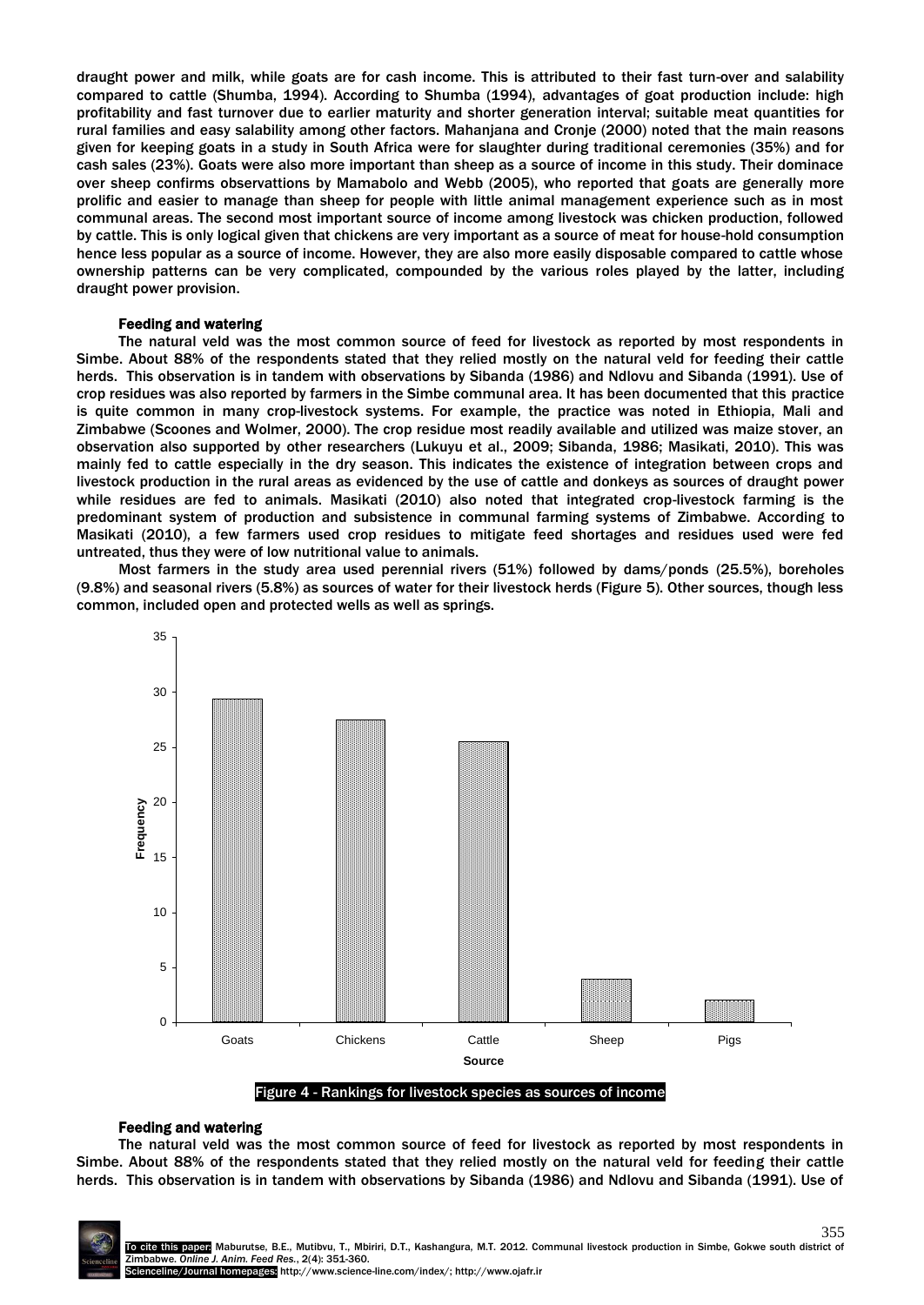crop residues was also reported by farmers in the Simbe communal area. It has been documented that this practice is quite common in many crop-livestock systems. For example, the practice was noted in Ethiopia, Mali and Zimbabwe (Scoones and Wolmer, 2000). The crop residue most readily available and utilized was maize stover, an observation also supported by other researchers (Lukuyu et al., 2009; Sibanda, 1986; Masikati, 2010). This was mainly fed to cattle especially in the dry season. This indicates the existence of integration between crops and livestock production in the rural areas as evidenced by the use of cattle and donkeys as sources of draught power while residues are fed to animals. Masikati (2010) also noted that integrated crop-livestock farming is the predominant system of production and subsistence in communal farming systems of Zimbabwe. According to Masikati (2010), a few farmers used crop residues to mitigate feed shortages and residues used were fed untreated, thus they were of low nutritional value to animals.

Most farmers in the study area used perennial rivers (51%) followed by dams/ponds (25.5%), boreholes (9.8%) and seasonal rivers (5.8%) as sources of water for their livestock herds (Figure 5). Other sources, though less common, included open and protected wells as well as springs.



Figure 5 - Common sources of water for livestock in Simbe communal area

# Distance to watering point

Most of the farmers in Simbe agreed that the provision of water for livestock was indeed essential. There was seasonal variation both in availability as well as distance to water source. Only about 4% of the respondents indicated that they had water right at their house-holds during the dry season compared to 21.6% during the wet season (Figure 6). About 51% showed that water sources were within 1 km from their homestead during the wet season against 25.5% during the dry season. Most respondents (64.7%) in Simbe indicated that they had to cover up to 5 km to water their livestock during the dry season. However, only about 4% had to cover between 6 and 10 km to water their animals (Figure 6). It is also shown in this study that such distances in search of water are only covered during the dry season. While Masikati (2010) also noted the same trend in water shortages especially in the dry season, the anomaly in comparison to this study regards maximum distance to water sources during the dry season. Masikati (2010) reported distances of up to 14 km whereas the maximum reported in Simbe was 10 km. Livestock depend on water, but when poorly managed, they contribute to the degradation and contamination of water resources. Drinking water is essential for animal survival, but the amount needed is small compared with other uses of agricultural water (Peden, 2007). Figure 7 shows that the majority of farmers watered their livestock twice a day in both the dry season (58%) and the wet season (48%). Up to 15% of the respondents watered their livestock once every 3 days during the dry season. This is probably due to the long distances that farmers and their herds would have to walk (up to 10 km, Figure 6). Masikati (2010) observed in Nkayi communal areas that farmers let their cattle drink once every 2 days.

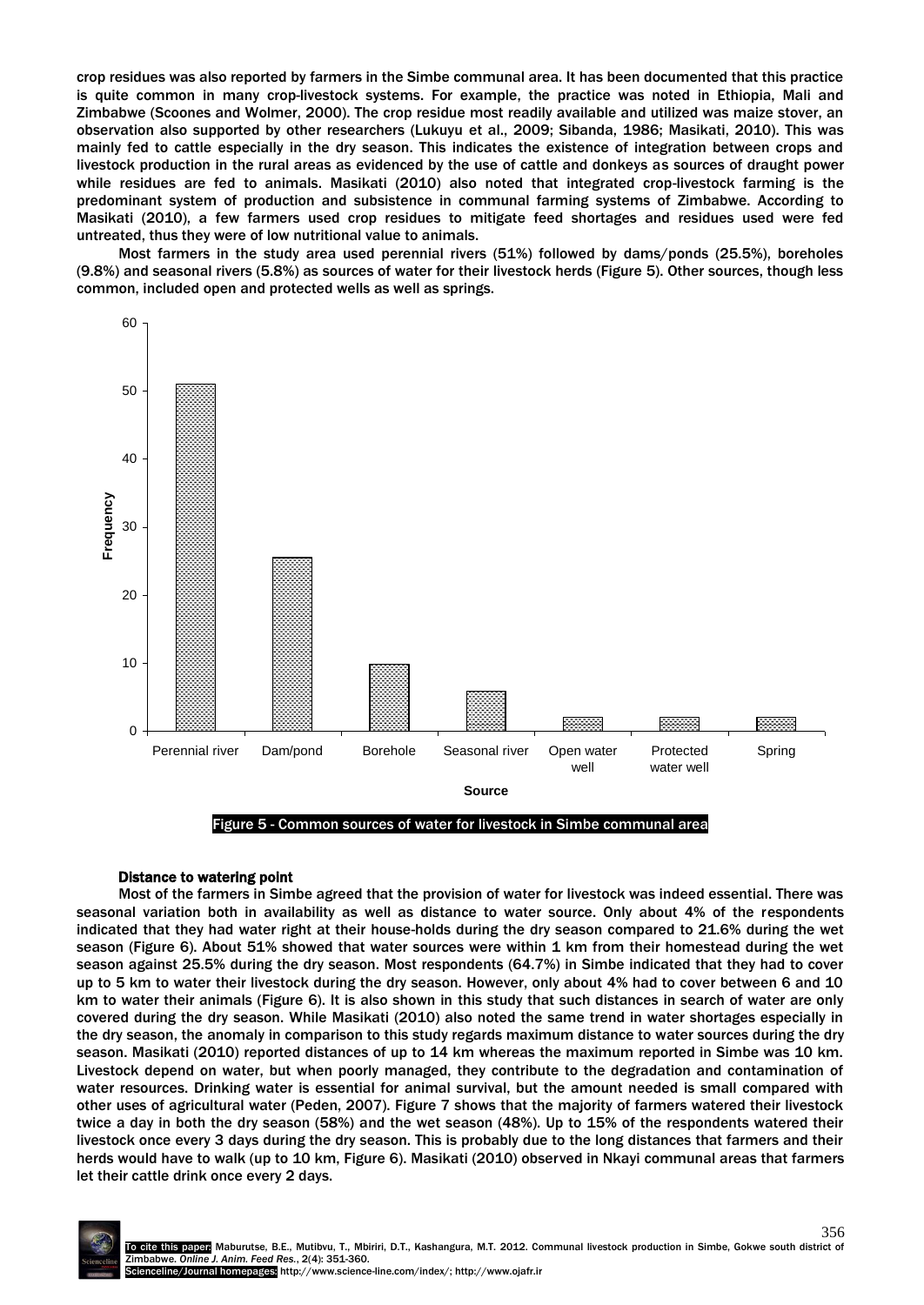

Figure 7 - Frequency of watering

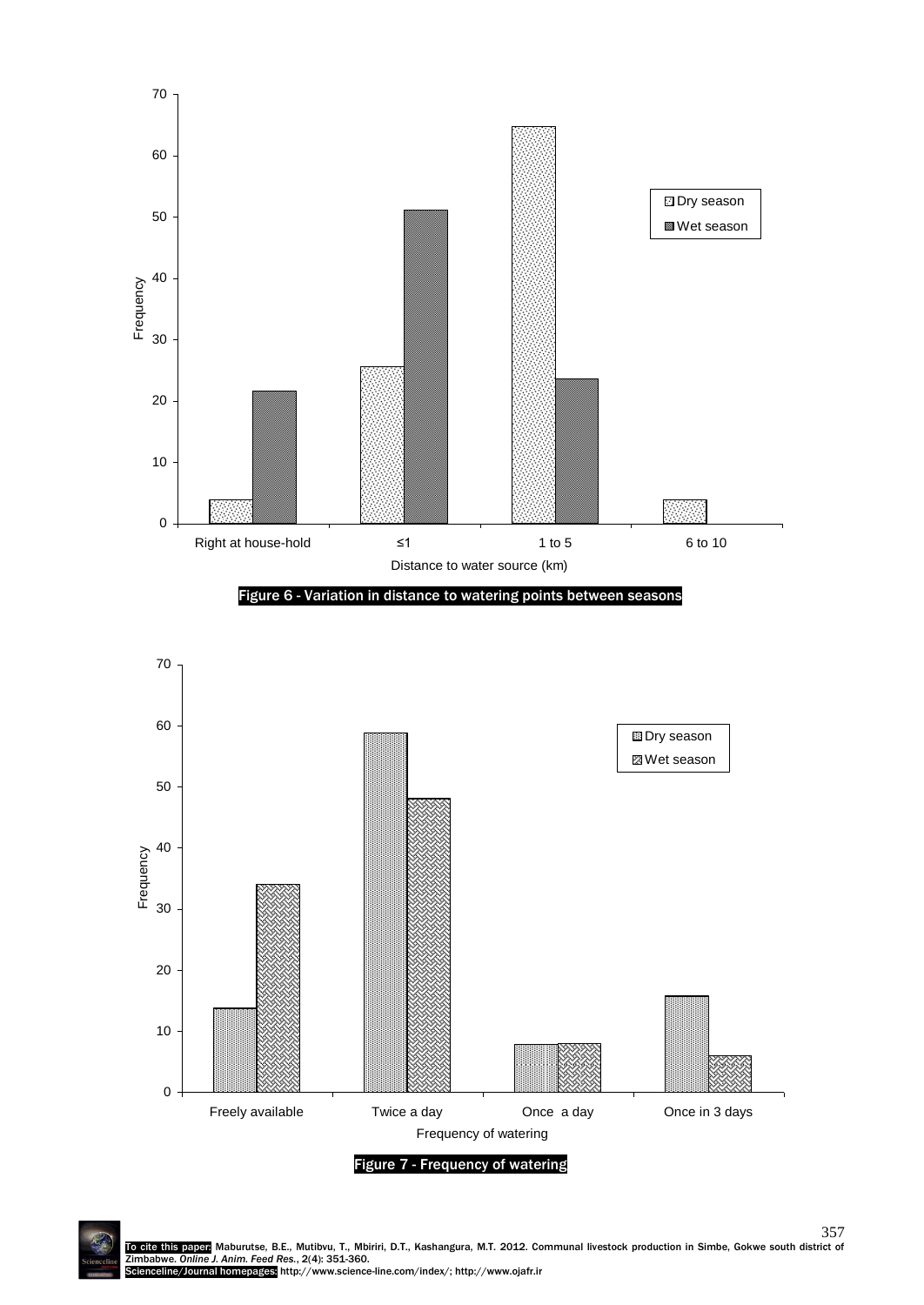#### Livestock health management

About 33% of the respondents indicated that diseases were the major cause of calf mortality (Figure 7) in cattle while up to 6% of the causes of mortality in calves were unclear to the farmers. It emerged from this study that livestock species that were most prone to disease attack were cattle, goats and chickens. Other researchers agree that diseases are a major constraint to the improvement of the livestock industry in the tropics (Devendra et al., 2000) as they decrease production and increase morbidity and mortality (Mwacharo and Drucker, 2005). Turkeys and ducks were the least affected by diseases. These species are generally hardy. Despite the importance of diseases as causes of mortality, respondents were not able to positively identify disease conditions affecting their livestock. This is a common observation among communal farmers as observed in earlier research work including a study by Masimba and co-workers (2011). However, in a study that was conducted in Zhombe communal area of Zimbabwe, farmers showed a good understanding of poultry flock health and managed to positively identify diseases affecting their flocks (Mlambo et al., 2011).

Predation was the chief cause of chick mortality (33.3%) in chickens while diseases contributed (19.6%) to chick losses. Pedersen (2003) noted that, in Sanyati, 18% of the mortality in chickens was a result of diseases. It is interesting however, to note that chickens were the only species where predation occurred. This is probably due to the size of the species and production system which is predominantly extensive, exposing chicks to predators especially wild birds and small carnivores.

![](_page_7_Figure_3.jpeg)

#### CONCLUSION AND RECOMMENDATIONS

Communal farmers in Simbe communal area of Gokwe South district keep a wide range of livestock species including; chickens, cattle, goats, sheep and pigs. Cattle were an important source of draught power and, with other livestock species provided; manure, milk and meat in addition to playing a variety of cultural roles. Crop production was more important as a source of house-hold income compared to livestock production. Among livestock species, goat sales were the most important source of income. Farmers relied on the natural veld for feeding their livestock. There was use of livestock waste as a source of manure for crop production, hence integration between crop and livestock production. The most common source of water for livestock was perennial rivers. Most farmers faced challenges in watering their livestock especially during the dry season and had to travel long distances in search of water.

Diseases were the major cause of offspring mortality for most species excluding chickens where predation dominated. It was recommended that communal livestock producers practice recommended disease prevention and control measures such as vaccinations and the use of antibiotics/relevant ethno-veterinary practices, respectively. Training could also go a long way in improving management practices.

## **REFERENCES**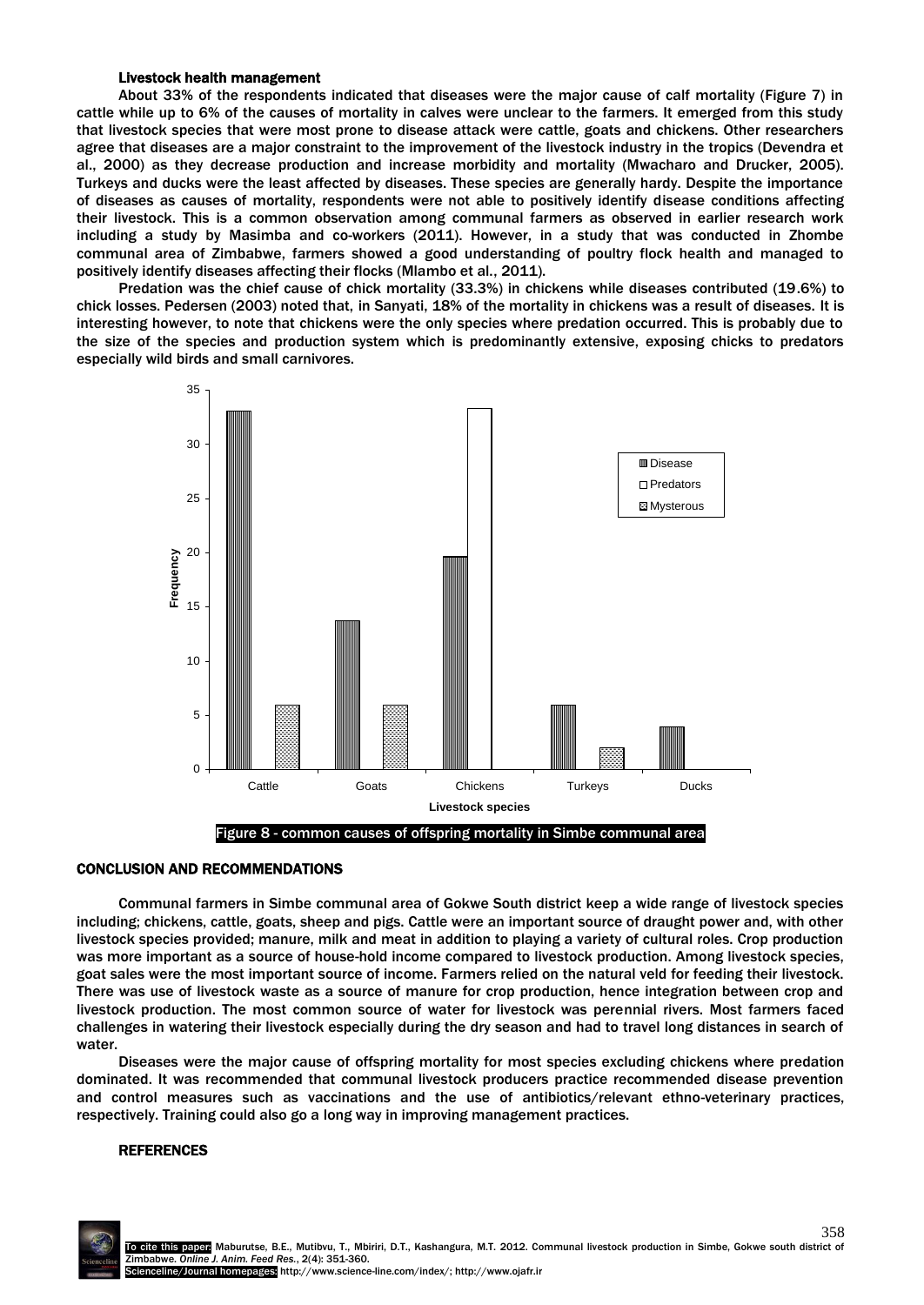- Christensen G and Zindi C (1991). Patterns of livestock ownership and distribution in Zimbabwe's Communal Areas. Working Paper AEE 4/91. Department of Agricultural Economics and Extension, University of Zimbabwe, Harare, Zimbabwe.
- Devendra C, Thomas D, Jabbar M and Zerbini E (2000). Improvement of Livestock Production in Crop-Animal Systems in Agro-Ecological Zones of South Asia., ILRI, Nairobi, Kenya.
- Dovie DBK, Shackleton CM and Witkowski ETF (2006). Valuation of communal area livestock benefits, rural livelihoods and related policy issues.
- Franke AC, Berkhout ED, Iwuafor ENO, Nziguheba G, Dercon G, Vandeplas I and Diels J (2012). Maize Production Intensification in Integrated Crop-Livestock Systems in West Africa. Plant Nutrition Research Highlights.
- Gambiza J and Nyama C (2000). Country Pasture/Forage Resource Profile, Zimbabwe. Available at: http://www.fao.org/ag/AGP/AGPC/doc/Counprof/zimbabwe/zimbab.htm. Accessed on 15 February 2012
- Gwimbi P and Mundonga T (2010). Impact of climate change on cotton production under rainfed conditions: Case of Gokwe, Journal of Sustainable Development in Africa, Vol. 12, No.8,2010
- Lenné JM and Thomas D (2006). Integrating crop–livestock research and development in Sub-Saharan Africa - Option, imperative or impossible? Outlook on Agriculture Vol. 35 (3) Pp 167–175
- Lukuyu BA, Kitalyi A, Franzel S, Duncan A and Baltenweck I (2009). Constraints and options to enhancing production of high quality feeds in dairy production in Kenya, Uganda and Rwanda ICRAF Working Paper no. 95. Nairobi, Kenya: World Agroforestry Centre
- Mahanjana AM and Cronjé PB (2000). Factors affecting goat production in a communal farming system in the Eastern Cape region of South Africa. South African Journal of Animal Science 2000, 30(2)
- Mamabolo MJ and Webb EC (2005). Goat production survey fundamental aspects to model goat production systems in Southern Africa: Case Study - Agricultural Commission.
- Masikati P (2010). Improving the water productivity of integrated crop-livestock systems in the semi-arid tropics of Zimbabwe: an ex-ante analysis using simulation modeling. Available at: http://www.zef.de/fileadmin/webfiles/downloads/zefc\_ecology\_development/eds\_78\_masikati\_text. pdf. Accessed on 17 January 2012
- Masimba ES, Mbiriri DT, Kashangura MT and Mutibvu T (2011). Indigenous practices for the control and treatment of ailments in Zimbabwe's village poultry. Livestock Research for Rural Development. Vol. 23, Article #257. Available at: http://www.lrrd.org/lrrd23/12/masi23257.htm. Accessed on 20 March 2012Mavedzenge BZ, Mahenehene J, Murimbarimba F, Scoones I and Wolmer W (2006). Changes in the Livestock Sector in Zimbabwe Following Land Reform: The Case of Masvingo Province. A Report of a Discussion Workshop. IDS: Brighton. Available at: http://www.ids.ac.uk/files/Masvingo\_workshop\_report.pdf. Accessed on 14 May 2012
- Mlambo T, Mbiriri DT, Mutibvu T and Kashangura MT (2011). Village chicken production systems in Zhombe communal area of Zimbabwe. Livestock Research for Rural Development 23 (154). Available at: http://www.lrrd.org/lrrd23/7/mlam23154.htm. Accessed on 18 March 2012
- Muchadeyi FC, Sibanda S, Kusina NT, Kusina J and Makuza SM (2004). The village chicken production system in Rushinga District of Zimbabwe. Livestock Research for Rural Development Vol. 16. Available at: http://www.cipav.org.co/lrrd/lrrd16/6/much16040.htm. Accessed on 26 March 2012
- Musemwa L, Mushunje A, Chimonyo M, Fraser G, Mapiye C and Muchenje V (2008). Nguni cattle marketing constraints and opportunities in the communal areas of South Africa: Review. African Journal of Agricultural Research Vol. 3 (4), pp. 239-245
- Mwacharo JM and Drucker AG (2005). Production objectives and management strategies of livestockkeepers in Southeast Kenya: implications for a breeding programme. Tropical Animal Health and production. Trop Anim Health Prod. 37(8): 635-52. Available at: http://www.ncbi.nlm.nih.gov/pubmed/16619880. Accessed on 17 March 2012.
- Ndlovu LR and Sibanda S (1991). Some constraints to adoption of agro-by-products research results by the communal farmers of Zimbabwe. International Livestock Research Institute. Available at: http://www.fao.org/wairdocs/ILRI/x5536E/x5536e1e.htm. Accessed on 12 February 2012
- Ndlovu RL, Bwakura T and Topps JH (2004). In: Starkey P and Fielding D (eds), *Donkeys, people and development.* A resource book of the Animal Traction Network for Eastern and Southern Africa (ATNESA). ACP-EU Technical Centre for Agricultural and Rural Cooperation (CTA), Wageningen, the Netherlands. 244p.
- NEPAD (2005). 'Integrating livestock, forestry and fisheries subsector into the CAADP', companion document to the Comprehensive Africa Agriculture Development Programme, NEPAD, Nairobi.
- Peden D, Tadesse G, Misra AK, Awad Amed F, Astatke A, Ayalneh W, Herrero M, Kiwuwa G, Kumsa T, Mati B, Mpairwe D, Wassenaar T, Yimegnuhal A (2007). Livestock and water for human development. IN: Molden, D. et al., Comprehensive assessment of water management in agriculture. p. 485-514. Oxford (UK): Oxford University Press.
- Pedersen DL (2003). Production of Semi-Scavenging Chickens in Zimbabwe*.* Ph.D Thesis. Royal Veterinary and Agricultural University, Copenhagen, Denmark.

![](_page_8_Picture_21.jpeg)